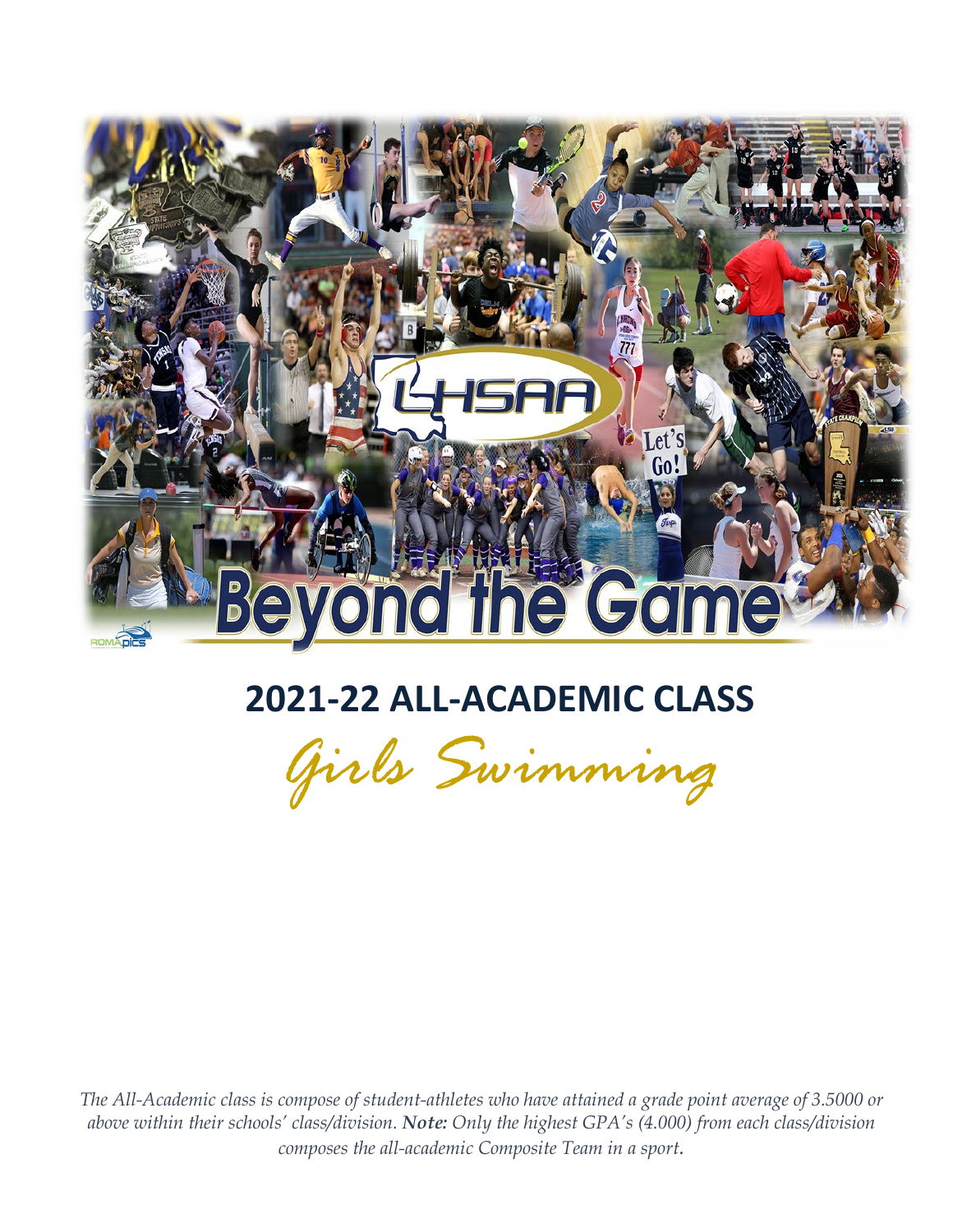

## 2021-22 ALL-ACADEMIC GIRLS SWIMMING CLASS TEAM

#### *Division I*

| <b>Name</b>              | Year    | School               | Sport | Class | <b>Division</b> | <b>GPA</b> |
|--------------------------|---------|----------------------|-------|-------|-----------------|------------|
| Savannah Giron           | 2021-22 | <b>Baton Rouge</b>   | GSW   | 5A    |                 | 4.0000     |
| Chloe Jorns              | 2021-22 | Chalmette            | GSW   | 5A    |                 | 4.0000     |
| Audrey Freeman           | 2021-22 | Dutchtown            | GSW   | 5A    | L               | 4.0000     |
| Eleanore Fritscher       | 2021-22 | Mandeville           | GSW   | 5A    |                 | 4.0000     |
| Gabrielle Carter         | 2021-22 | Mt. Carmel           | GSW   | 5A    |                 | 4.0000     |
| Kaylyn Malone            | 2021-22 | Pineville            | GSW   | 5A    |                 | 4.0000     |
| <b>Stevi Dugas</b>       | 2021-22 | St. Amant            | GSW   | 5A    | ı               | 4.0000     |
| <b>Constance Cook</b>    | 2021-22 | St. Joseph's Academy | GSW   | 5A    | L               | 4.0000     |
| <b>Frances Purgerson</b> | 2021-22 | St. Joseph's Academy | GSW   | 5A    |                 | 4.0000     |
| Randi Tubbs              | 2021-22 | Walker               | GSW   | 5A    |                 | 4.0000     |
| Kayla Legros             | 2021-22 | Sulphur              | GSW   | 5A    |                 | 3.9891     |
| Madeline Joffrion        | 2021-22 | St. Joseph's Academy | GSW   | 5A    | ı               | 3.9770     |
| Faith Delgado            | 2021-22 | Northshore           | GSW   | 5A    | L               | 3.9729     |
| Lilliana Delgado         | 2021-22 | Southside            | GSW   | 5A    |                 | 3.9629     |
| Sarah Gassen             | 2021-22 | Hahnville            | GSW   | 5A    |                 | 3.9600     |
| Sarah Boyette            | 2021-22 | Sulphur              | GSW   | 5A    |                 | 3.9600     |
| Karaline Simpson         | 2021-22 | Captain Shreve       | GSW   | 5A    |                 | 3.9591     |
| Savannah Loeffler        | 2021-22 | Northshore           | GSW   | 5A    | L               | 3.9487     |
| Catherine Kernion        | 2021-22 | Dominican            | GSW   | 5A    |                 | 3.9444     |
| <b>Camille Genius</b>    | 2021-22 | Hahnville            | GSW   | 5A    |                 | 3.9375     |
| Jillian Badeaux          | 2021-22 | Fontainebleau        | GSW   | 5A    |                 | 3.9347     |
| <b>Emma Martin</b>       | 2021-22 | Slidell              | GSW   | 5A    |                 | 3.9333     |
| Sydney Dawson            | 2021-22 | Southside            | GSW   | 5A    |                 | 3.9230     |
| <b>Adeline Nassif</b>    | 2021-22 | Dutchtown            | GSW   | 5A    |                 | 3.9200     |
| Jaylah Blank             | 2021-22 | St. Amant            | GSW   | 5A    |                 | 3.9167     |
| Julian Peshoff           | 2021-22 | Sulphur              | GSW   | 5A    |                 | 3.9130     |
| Cecilia Werth            | 2021-22 | St. Joseph's Academy | GSW   | 5A    |                 | 3.8810     |
| Jalayne Johnson          | 2021-22 | <b>Barbe</b>         | GSW   | 5A    | I               | 3.8600     |
| Kaelyn Hardwick          | 2021-22 | <b>Barbe</b>         | GSW   | 5A    |                 | 3.8300     |
| <b>Taylor Hebert</b>     | 2021-22 | Barbe                | GSW   | 5A    |                 | 3.8200     |
| Victoria Johnston        | 2021-22 | Mandeville           | GSW   | 5А    |                 | 3.8182     |
| Eva Chalona              | 2021-22 | Mandeville           | GSW   | 5A    |                 | 3.8077     |
| <b>Bailey Babin</b>      | 2021-22 | Hammond              | GSW   | 5A    |                 | 3.8000     |
| Alexandra Allemond       | 2021-22 | Lafayette            | GSW   | 5A    |                 | 3.8000     |
| Olivia Breaux            | 2021-22 | Lafayette            | GSW   | 5A    |                 | 3.8000     |
| Victoria Leblanc         | 2021-22 | Lafayette            | GSW   | 5A    |                 | 3.8000     |
| Sofia Gutierrez          | 2021-22 | Mt. Carmel           | GSW   | 5A    |                 | 3.7900     |
| Olivia Cassreino         | 2021-22 | Dominican            | GSW   | 5A    |                 | 3.7777     |
| Gracie Bourgeois         | 2021-22 | St. Amant            | GSW   | 5A    |                 | 3.7727     |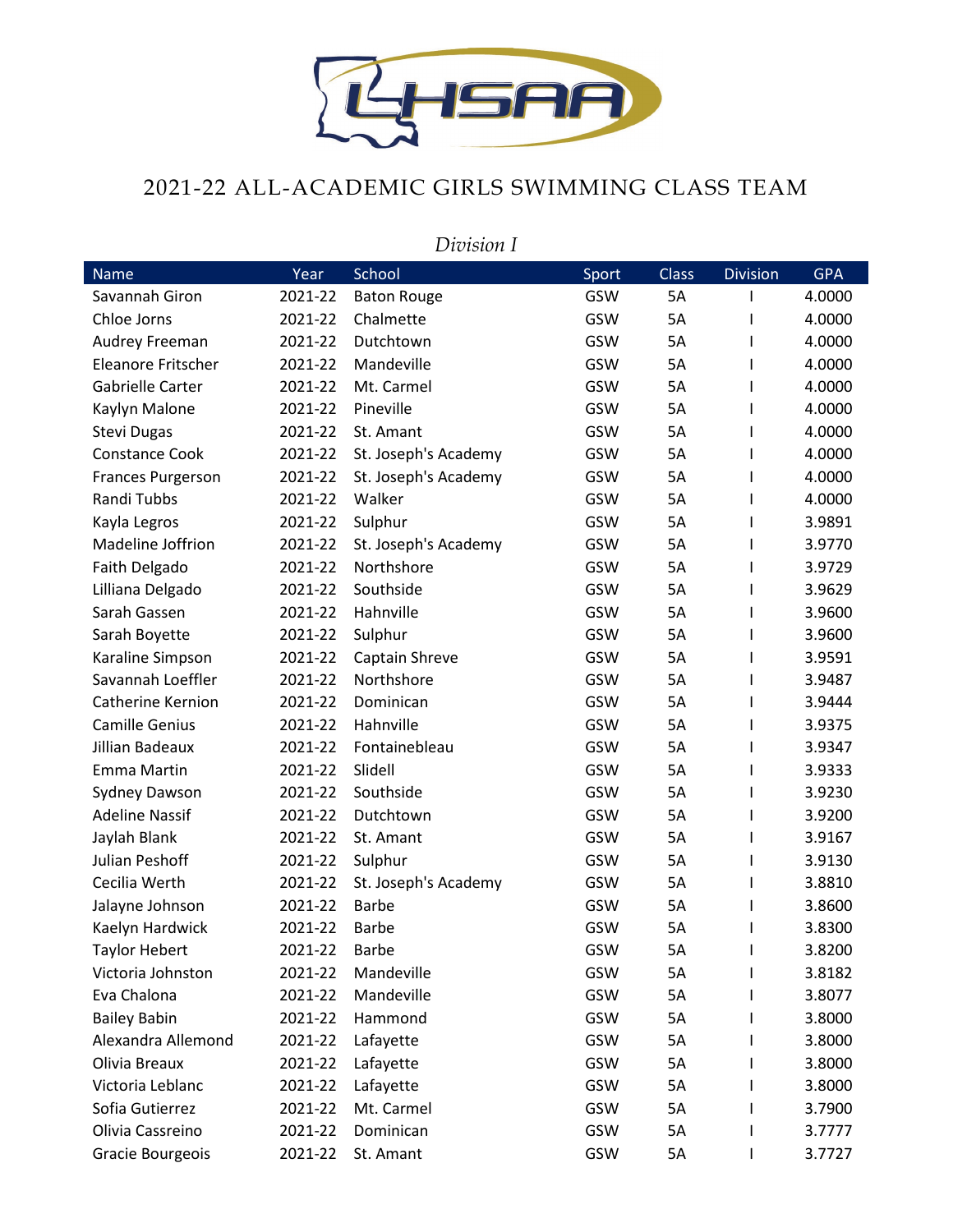| <b>Name</b>           | Year    | School               | Sport | <b>Class</b> | <b>Division</b> | <b>GPA</b> |
|-----------------------|---------|----------------------|-------|--------------|-----------------|------------|
| <b>Carter Roberts</b> | 2021-22 | Dutchtown            | GSW   | 5A           |                 | 3.7308     |
| Caroline Tucker       | 2021-22 | St. Joseph's Academy | GSW   | 5Α           |                 | 3.7070     |
| Hailey Ferrara        | 2021-22 | Mt. Carmel           | GSW   | 5A           |                 | 3.7000     |
| Leah Magee            | 2021-22 | <b>Baton Rouge</b>   | GSW   | 5А           |                 | 3.6905     |
| Erin Stanley          | 2021-22 | Dutchtown            | GSW   | 5A           |                 | 3.6250     |
| <b>McCall Emonet</b>  | 2021-22 | St. Joseph's Academy | GSW   | 5A           |                 | 3.6190     |
| Lily Daugherty        | 2021-22 | Hammond              | GSW   | 5A           |                 | 3.6154     |
| Laney Wilkes          | 2021-22 | Denham Springs       | GSW   | 5A           |                 | 3.6087     |
| Olivia Moran          | 2021-22 | Slidell              | GSW   | 5A           |                 | 3.6000     |
| Marie Chance          | 2021-22 | Captain Shreve       | GSW   | 5A           |                 | 3.5909     |
| Mary Mangin           | 2021-22 | C.E. Byrd            | GSW   | 5A           |                 | 3.5681     |
| Mia Poirier           | 2021-22 | Northshore           | GSW   | 5A           |                 | 3.5675     |
| <b>Avery Reulet</b>   | 2021-22 | St. Amant            | GSW   | 5A           |                 | 3.5417     |
| Julia Brinson         | 2021-22 | St. Joseph's Academy | GSW   | 5A           |                 | 3.5240     |
| Kamryn Hubbell        | 2021-22 | H.L. Bourgeois       | GSW   | 5A           |                 | 3.5227     |
| Jordyn Rushing        | 2021-22 | St. Amant            | GSW   | 5A           |                 | 3.5200     |
| Olivia Wheat          | 2021-22 | Zachary              | GSW   | 5Α           |                 | 3.5000     |

## *Division II*

| <b>Name</b>            | Year    | School                         | Sport | Class     | <b>Division</b> | <b>GPA</b> |
|------------------------|---------|--------------------------------|-------|-----------|-----------------|------------|
| Olivia St. Germain     | 2021-22 | Academy of Our Lady            | GSW   | 4A        | $\mathbf{I}$    | 4.0000     |
| Anita Zahiri           | 2021-22 | <b>Ben Franklin</b>            | GSW   | 4A        | $\mathbf{I}$    | 4.0000     |
| Justina Vo             | 2021-22 | Caddo Magnet                   | GSW   | 4A        | $\mathbf{I}$    | 4.0000     |
| Evelyn Zhang           | 2021-22 | Caddo Magnet                   | GSW   | 4A        | $\mathbf{I}$    | 4.0000     |
| Ava Johnson            | 2021-22 | Patrick Taylor - Science/Tech. | GSW   | 3A        | $\mathbf{I}$    | 4.0000     |
| Sarah Margaret Davison | 2021-22 | Ruston                         | GSW   | 5A        | $\mathbf{I}$    | 4.0000     |
| Isabella Lasseigne     | 2021-22 | South Lafourche                | GSW   | 4A        | $\mathbf{I}$    | 4.0000     |
| Marley Dardar          | 2021-22 | South Terrebonne               | GSW   | 4A        | $\mathbf{I}$    | 4.0000     |
| Julia Pitre            | 2021-22 | South Terrebonne               | GSW   | 4A        | $\mathbf{I}$    | 4.0000     |
| <b>Elise Devier</b>    | 2021-22 | St. Scholastica                | GSW   | 4A        | $\mathbf{I}$    | 4.0000     |
| Isabel Attenhoffer     | 2021-22 | St. Thomas More                | GSW   | 4A        | $\mathbf{I}$    | 4.0000     |
| Reagan Rowland         | 2021-22 | Sam Houston                    | GSW   | <b>5A</b> | $\mathbf{I}$    | 3.9600     |
| Alyssa Johnson         | 2021-22 | Terrebonne                     | GSW   | 5A        | $\sf II$        | 3.9591     |
| Kya Bertrand           | 2021-22 | Sam Houston                    | GSW   | 5A        | $\mathbf{I}$    | 3.9300     |
| Sofia Dickson          | 2021-22 | St. Scholastica                | GSW   | 4A        | $\sf II$        | 3.9300     |
| Caroline Leblanc       | 2021-22 | Terrebonne                     | GSW   | 5A        | $\mathbf{I}$    | 3.9167     |
| Erin Degruise          | 2021-22 | <b>Central Lafourche</b>       | GSW   | 5A        | $\mathbf{I}$    | 3.9166     |
| <b>Brynn Portie</b>    | 2021-22 | Sam Houston                    | GSW   | <b>5A</b> | $\mathbf{I}$    | 3.9100     |
| Olivia Dupuy           | 2021-22 | St. Scholastica                | GSW   | 4A        | $\mathbf{I}$    | 3.9000     |
| Annelise Robison       | 2021-22 | Ruston                         | GSW   | 5A        | $\mathbf{I}$    | 3.8979     |
| Paris Raschke          | 2021-22 | Lakeshore                      | GSW   | 4A        | $\mathbf{I}$    | 3.8900     |
| Mindy Nguyen           | 2021-22 | Thomas Jefferson               | GSW   | 3A        | $\mathbf{I}$    | 3.8888     |
| Mindy Harlow           | 2021-22 | Academy of Our Lady            | GSW   | 4A        | $\mathbf{I}$    | 3.8870     |
| Lilli Lasseigne        | 2021-22 | South Lafourche                | GSW   | 4A        | $\mathbf{I}$    | 3.8864     |
| Lexi Davis             | 2021-22 | Sam Houston                    | GSW   | 5A        | Ш               | 3.8700     |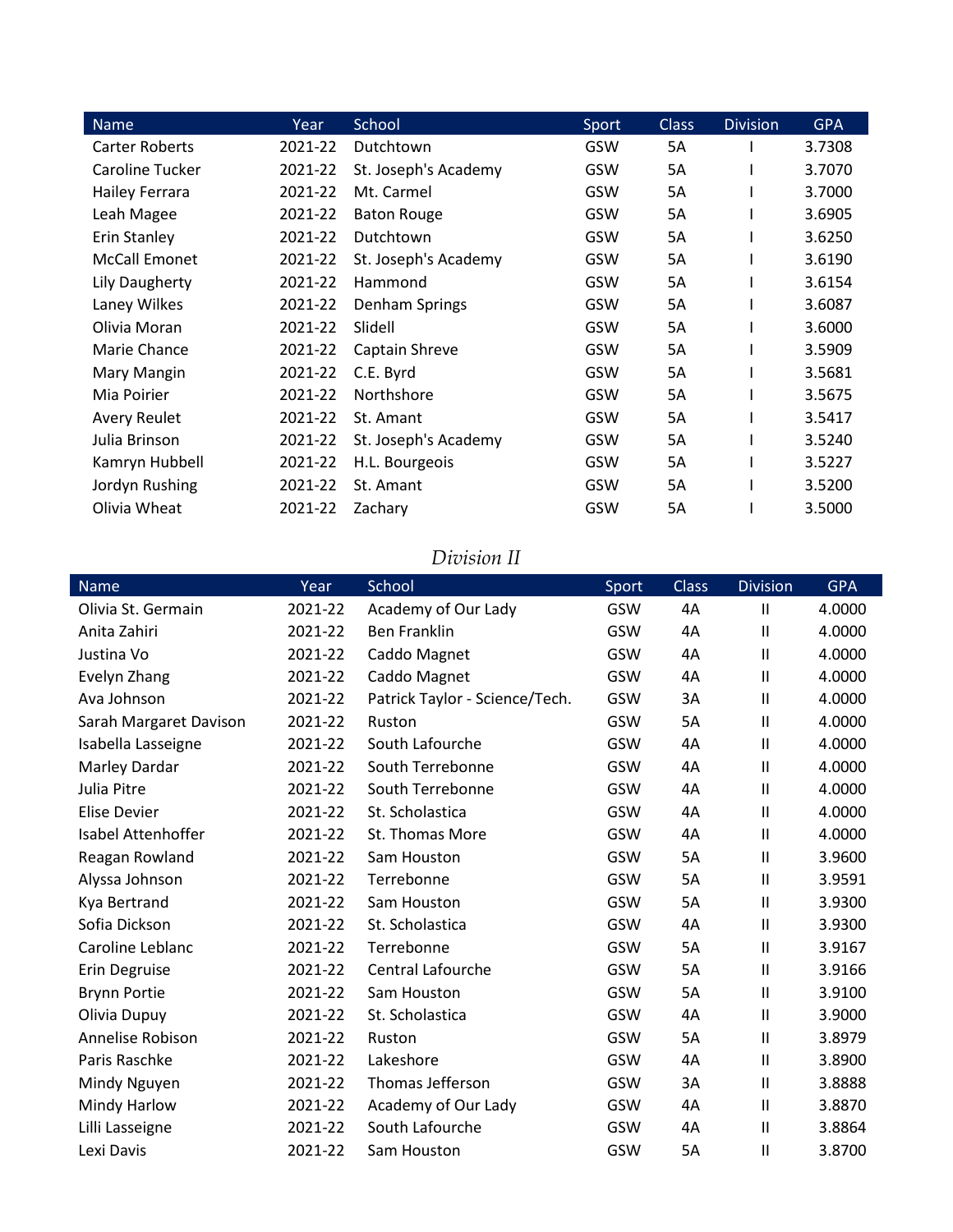| <b>Name</b>              | Year    | School              | Sport | <b>Class</b> | <b>Division</b> | <b>GPA</b> |
|--------------------------|---------|---------------------|-------|--------------|-----------------|------------|
| Rylee Schexnayder        | 2021-22 | Archbishop Chapelle | GSW   | 5A           | Ш               | 3.7700     |
| Priya Valipe             | 2021-22 | <b>Ben Franklin</b> | GSW   | 4A           | Ш               | 3.7209     |
| <b>Mallory Mcwhorter</b> | 2021-22 | Central Lafourche   | GSW   | 5A           | Ш               | 3.7142     |
| <b>Maddison Meche</b>    | 2021-22 | Sam Houston         | GSW   | 5A           | Ш               | 3.6900     |
| <b>Madelyn Ernst</b>     | 2021-22 | St. Scholastica     | GSW   | 4Α           | Ш               | 3.6700     |
| Emma Babin               | 2021-22 | South Terrebonne    | GSW   | 4A           | Ш               | 3.6471     |
| Sara Underwood           | 2021-22 | Lakeshore           | GSW   | 4A           | Ш               | 3.6000     |
| <b>Brooke Applegate</b>  | 2021-22 | Salmen              | GSW   | 4A           | Ш               | 3.6000     |
| Olivia Chenier           | 2021-22 | Live Oak            | GSW   | <b>5A</b>    | Ш               | 3.5604     |
| <b>Emily Amaya</b>       | 2021-22 | Academy of Our Lady | GSW   | 4A           | Ш               | 3.5520     |
| Kadence Luu              | 2021-22 | Academy of Our Lady | GSW   | 4A           | Ш               | 3.5400     |
| <b>Addison Hebert</b>    | 2021-22 | South Lafourche     | GSW   | 4Α           | $\mathsf{II}$   | 3.5333     |
| <b>Grace Martinez</b>    | 2021-22 | Lakeshore           | GSW   | 4A           | Ш               | 3.5000     |

## *Division III*

| <b>Name</b>             | Year    | School             | Sport | <b>Class</b> | <b>Division</b> | <b>GPA</b> |
|-------------------------|---------|--------------------|-------|--------------|-----------------|------------|
| Madalyn Kriesen         | 2021-22 | Archbishop Hannan  | GSW   | 3A           | Ш               | 4.0000     |
| Landry Hearron          | 2021-22 | Calvary Baptist    | GSW   | 1A           | Ш               | 4.0000     |
| Julia O'brien           | 2021-22 | Jennings           | GSW   | 3A           | Ш               | 4.0000     |
| Maren Antee             | 2021-22 | Lusher Charter     | GSW   | 4A           | III             | 4.0000     |
| Maria Detillier         | 2021-22 | Lutcher            | GSW   | 3A           | Ш               | 4.0000     |
| Abby Benton             | 2021-22 | West Feliciana     | GSW   | 3A           | III             | 4.0000     |
| Jamie Horne             | 2021-22 | Calvary Baptist    | GSW   | 1A           | Ш               | 3.9524     |
| Sara Barrow             | 2021-22 | West Feliciana     | GSW   | 3A           | Ш               | 3.9348     |
| Harper Darbonne         | 2021-22 | St. Louis Catholic | GSW   | 3A           | Ш               | 3.9259     |
| Allie Bland             | 2021-22 | Lutcher            | GSW   | 3A           | Ш               | 3.9230     |
| <b>Breleigh Forsyth</b> | 2021-22 | Lutcher            | GSW   | 3A           | III             | 3.9230     |
| <b>Kelsie Powers</b>    | 2021-22 | Westlake           | GSW   | 3A           | Ш               | 3.9100     |
| Demi Schexnayder        | 2021-22 | Lutcher            | GSW   | 3A           | Ш               | 3.9090     |
| Lainey Menard           | 2021-22 | North Vermilion    | GSW   | 4A           | Ш               | 3.9090     |
| Hannah Shylock          | 2021-22 | Archbishop Hannan  | GSW   | 3A           | Ш               | 3.8679     |
| Abigail Gibson          | 2021-22 | Episcopal          | GSW   | 2A           | III             | 3.8519     |
| Mackenzie Bedell        | 2021-22 | West Feliciana     | GSW   | 3A           | Ш               | 3.8478     |
| Isabela Ourso           | 2021-22 | Vandebilt Catholic | GSW   | 4A           | III             | 3.8300     |
| Emma Dobson             | 2021-22 | Westlake           | GSW   | 3A           | Ш               | 3.8300     |
| Juliana Portillo        | 2021-22 | St. Charles        | GSW   | 2A           | Ш               | 3.8148     |
| <b>Eloise Diedrich</b>  | 2021-22 | St. Louis Catholic | GSW   | 3A           | Ш               | 3.8000     |
| Victoria Gunnels        | 2021-22 | West Feliciana     | GSW   | 3A           | Ш               | 3.7917     |
| <b>Alexis Granier</b>   | 2021-22 | E.D. White         | GSW   | 3A           | III             | 3.7700     |
| Julia Flood             | 2021-22 | Ursuline Academy   | GSW   | 3A           | III             | 3.7600     |
| <b>Allison Bartlett</b> | 2021-22 | Westlake           | GSW   | 3A           | Ш               | 3.7400     |
| Andrea Jeanette         |         |                    |       |              |                 |            |
| Thompson                | 2021-22 | Episcopal          | GSW   | 2A           | Ш               | 3.7037     |
| Mia Cepeda              | 2021-22 | Patterson          | GSW   | 3A           | Ш               | 3.6957     |